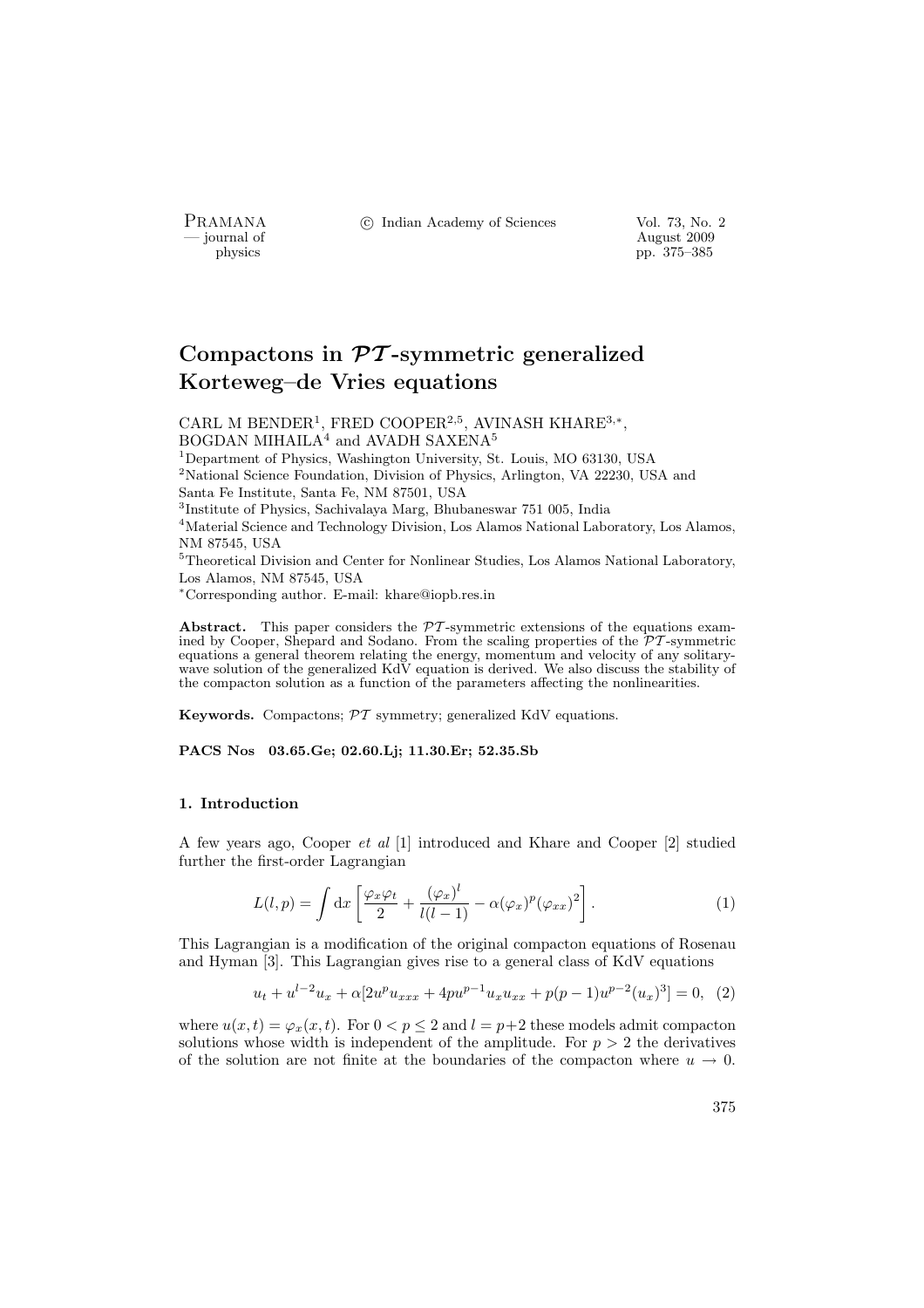Cooper *et al* [4] analysed the stability of the general compacton solutions of this equation and showed that solutions are stable provided  $2 < l < p+6$ .

Recently, there has been some interest in complex  $\mathcal{PT}$ -symmetric extensions of the ordinary KdV equation. Such extensions exist in the complex plane but also lead to new PDEs that are entirely real. The first extension of the KdV equation by Bender et al [5] was

$$
u_t - iu(iu_x)^{\epsilon} + u_{xxx} = 0,\t\t(3)
$$

which reduces to the usual KdV equation when  $\epsilon = 1$ . This extension of the KdV equation is not a Hamiltonian dynamical system at arbitrary  $\epsilon$ . A more recent study by Fring [6] was based on a Hamiltonian formulation. The Hamiltonian studied by Fring is related to a special case of the system of generalized KdV equations examined here.

To find extensions of the generalized KdV equation that are invariant under the joint operation of space reflection (parity)  $P$  and time reversal  $T$ , we make the following definitions: spatial reflection  $P$  consists of making the replacement  $x \rightarrow -x$ . Also, because u is velocity, under P we replace u by  $-u$ . The effect of the time reversal operation T is to change the signs of i, T, and u:  $i \rightarrow -i$ ,  $t \rightarrow -t$ , and  $u \to -u$ . Therefore, the combination  $iu_x$  is  $\mathcal{PT}$  even, so a  $\mathcal{PT}$ -symmetric generalization of the Lagrangian (1) is

$$
L_{\mathcal{PT}} = \int dx \left[ \frac{\varphi_x \varphi_t}{2} + \frac{(\varphi_x)^l}{l(l-1)} + \alpha (\varphi_x)^p (i\varphi_{xx})^m \right],
$$
 (4)

(with  $\alpha$  real). For this Lagrangian we must find the correct  $\beta$ T-symmetric contour that lies on the real axis when  $m = 2$ . For  $\mathcal{PT}$  to be a good symmetry, branch cuts must be taken along the positive imaginary axis in the complex- $x$  plane. The Hamiltonian resulting from the above Lagrangian is

$$
H = \int dx \left[ -\frac{u^l}{l(l-1)} - \alpha u^p (iu_x)^m \right].
$$
 (5)

In this paper we will restrict ourselves to  $m$  an even integer, and a convenient choice for  $\alpha$  that allows for solitary-wave solutions and that gives a real equation for the generalized KdV system is

$$
-\alpha(m-1)i^m = 1.\t\t(6)
$$

The  $\mathcal{PT}$  generalization of (2) has the same canonical structure as the KdV equation. From Hamilton's equations we obtain the equations of motion for  $u(x, t)$ :

$$
\frac{\partial u}{\partial t} = \frac{\partial}{\partial x} \frac{\delta H}{\delta u} = \{u, H\},\tag{7}
$$

where the Poisson bracket structure is [7]  $\{u(x), u(y)\} = \partial_x \delta(x - y)$ . The resulting equation becomes

$$
0 = u_t + u_x u^{l-2} + u^{p-2} u_x^{m-3} \left[ (m-2) m u^2 u_{xx}^2 + 2 m p u u_{xx} u_x^2 + m u^2 u_{xxx} u_x + (p-1) p u_x^4 \right].
$$
\n(8)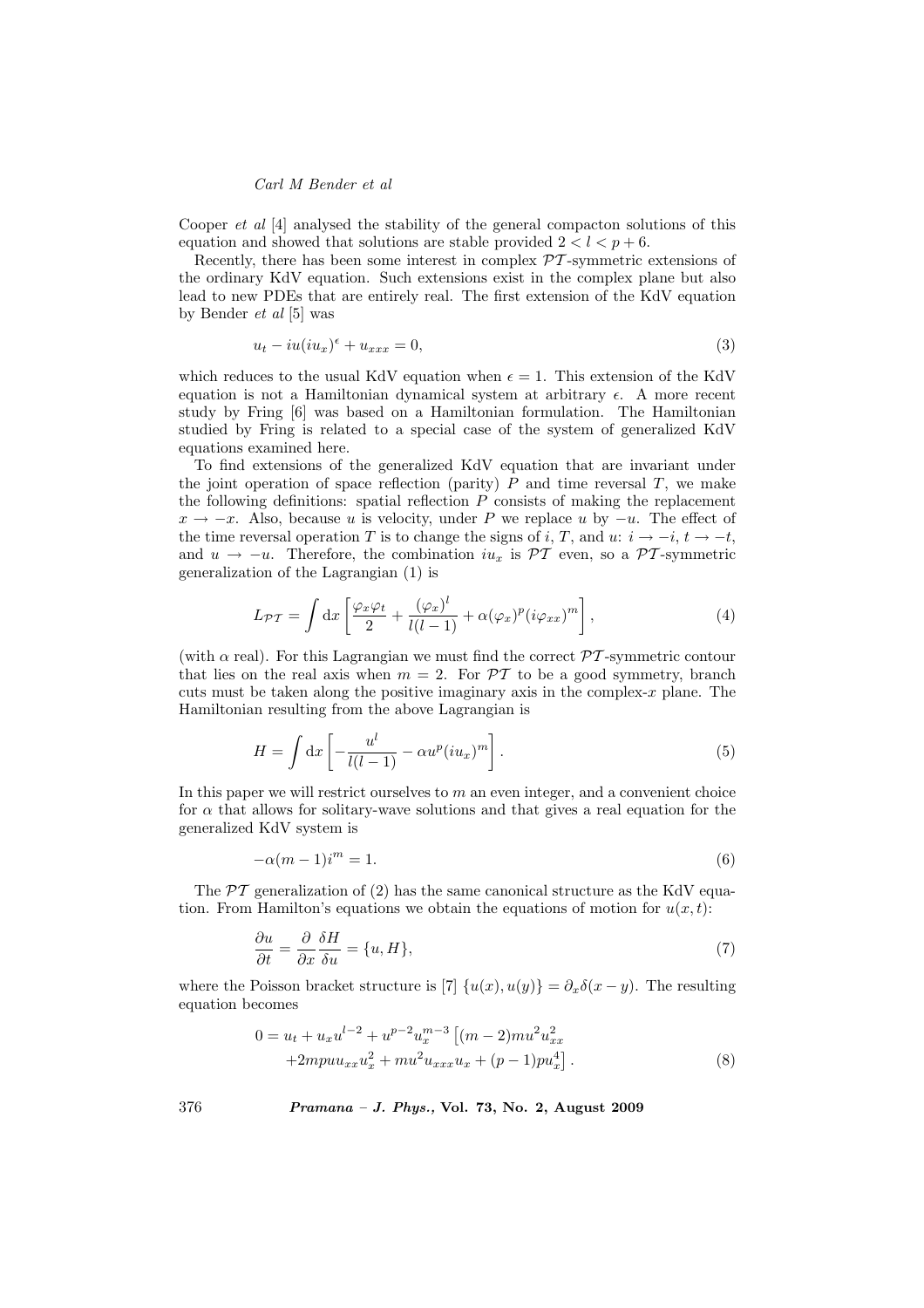This system of equations has three obvious conservation laws: conservation of mass  $M$ , momentum  $P$  and energy  $E$ , where the energy is the value of the Hamiltonian (5) and

$$
M = \int dx \, u(x, t), \quad P = \int dx \, \frac{1}{2} u^2(x, t).
$$
 (9)

The case  $m = 2$  leads to the well-known compacton solutions.

#### 2. Scaling properties

If we require that solutions of (8) transform into solutions under the scaling

$$
x \to \lambda x, \quad t \to \lambda^{\eta} t, \quad u \to \lambda^{\beta} u,
$$
\n(10)

we find that

$$
\beta = \frac{m}{p+m-l}; \quad 1 - \eta = \beta(l-2)
$$
\n(11)

for a travelling solitary wave of the form  $f(x-ct)$ . Then c scales as  $x/t$  or as  $\lambda^{1-\eta}$ or  $c \propto \lambda^{\beta(l-2)}$ . Since x scales as  $\lambda$  and  $\lambda \propto c^{i_1}$ ,  $i_1 = \frac{p+m-l}{m(l-2)}$  we find that the width of the solitary wave is independent of the velocity for  $l = p+m$ . We also have from the definitions:

$$
P \propto c^{i_2}, \quad i_2 = \frac{3m - l + p}{m(l - 2)}; \quad E \propto c^{(ml + p + m - l)/(p + m - l)} \tag{12}
$$

so that

$$
E \propto P^{-r}; \quad r = -\frac{lm + p + m - l}{p + 3m - l}.
$$
\n(13)

In ref. [4] a general theorem was derived that relates the energy, momentum and velocity of solitary waves of the generic form

$$
u(x,t) = AZ[\beta(x - q(t))]
$$
\n(14)

for  $m = 2$ . Using the same ansatz, eq. (14), and following the approach of ref. [4], this is easily generalized to arbitrary m. For our ansatz, the value of the Hamiltonian (5) is

$$
H = -C_1(l)\frac{A^l}{\beta l(l-1)} + A^{p+m}\beta^{m-1}C_2(p,m),\tag{15}
$$

where

$$
C_1(l) = \int dz Z^l(z), \quad C_2(p,m) = \int dz [Z'(z)]^m Z^p.
$$
 (16)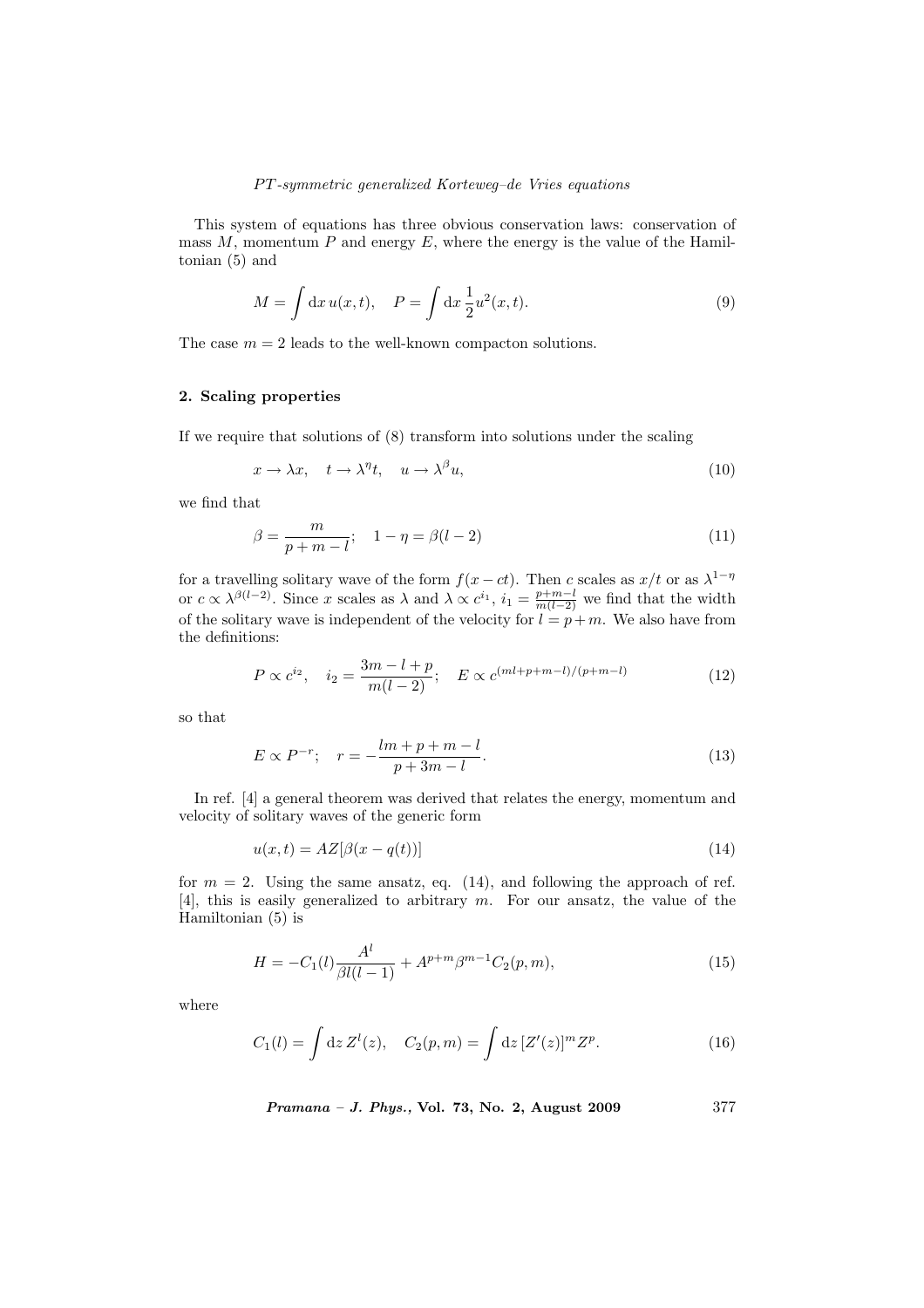One can show that the exact solutions have the property that they are the functions of the parameter  $\beta$  that minimize the Hamiltonian with respect to  $\beta$  when the momentum P is fixed. Minimizing the Hamiltonian as a function of  $\beta$  keeping the conserved momentum fixed we find that  $H = f(l, p, m)P^{-r}$ , where r is given by (13), and  $f(l, p, m)$  is a function of the quantities  $C_2(p, m)$ , and  $C_1(l)$  which is given in [8]. One also finds

$$
P \propto c^{\frac{p+3m-l}{m(l-2)}}, \quad A \propto c^{\frac{1}{l-2}}, \quad \beta \propto c^{\frac{l-p-m}{m(l-2)}}, \tag{17}
$$

where the proportionality constants again depend on  $C_2(p, m)$  and  $C_1(l)$  as defined above. Once an exact solution is obtained, these constants can be calculated as will be shown below.

#### 3. Travelling-wave solutions

We begin with the wave equation (8) which can be re-expressed as

$$
u_t + u^{l-2}u_x - \frac{p}{m-1} \left[ u^{p-1}(u_x)^m \right]_x + \frac{m}{m-1} \left( u^p u_x^{m-1} \right)_{xx} = 0, \quad (18)
$$

and assume that  $u(x,t) = f(x - ct) \equiv f(y)$ . Then,

$$
cf' = f^{l-2}f' + \frac{1}{m-1} \left( p \left[ f^{p-1}(f')^m \right]' - m \left[ f^p(f')^{m-1} \right]'' \right), \tag{19}
$$

and integrating once we obtain

$$
cf = \frac{f^{l-1}}{l-1} + mf^p(f')^{m-2}f'' + p(f')^m f^{p-1} + K_1.
$$
\n(20)

For compact solutions  $K_1 = 0$ . Setting the integration constant  $K_1$  to zero, multiplying this equation by  $f$ , and integrating over  $y$ , we obtain

$$
cI_2 = \frac{1}{l-1}I_l - \frac{p+m}{m-1}J_{m,p},\tag{21}
$$

where

$$
I_n = \int_{-\infty}^{\infty} dy f^n(y), \quad J_{m,p} = \int_{-\infty}^{\infty} dy (f')^m f^p(y).
$$
 (22)

We multiply  $(20)$  by  $f'$  and integrate again with respect to y to get the following nonlinear differential equation for the travelling waves:

$$
\frac{c}{2}f^2 - \frac{f^l}{l(l-1)} - (f')^m f^p = K_1 f + K_2.
$$
\n(23)

We see that  $K_2$  must also be zero for solutions  $f$  that are compact. In what follows we will take as the compacton equation: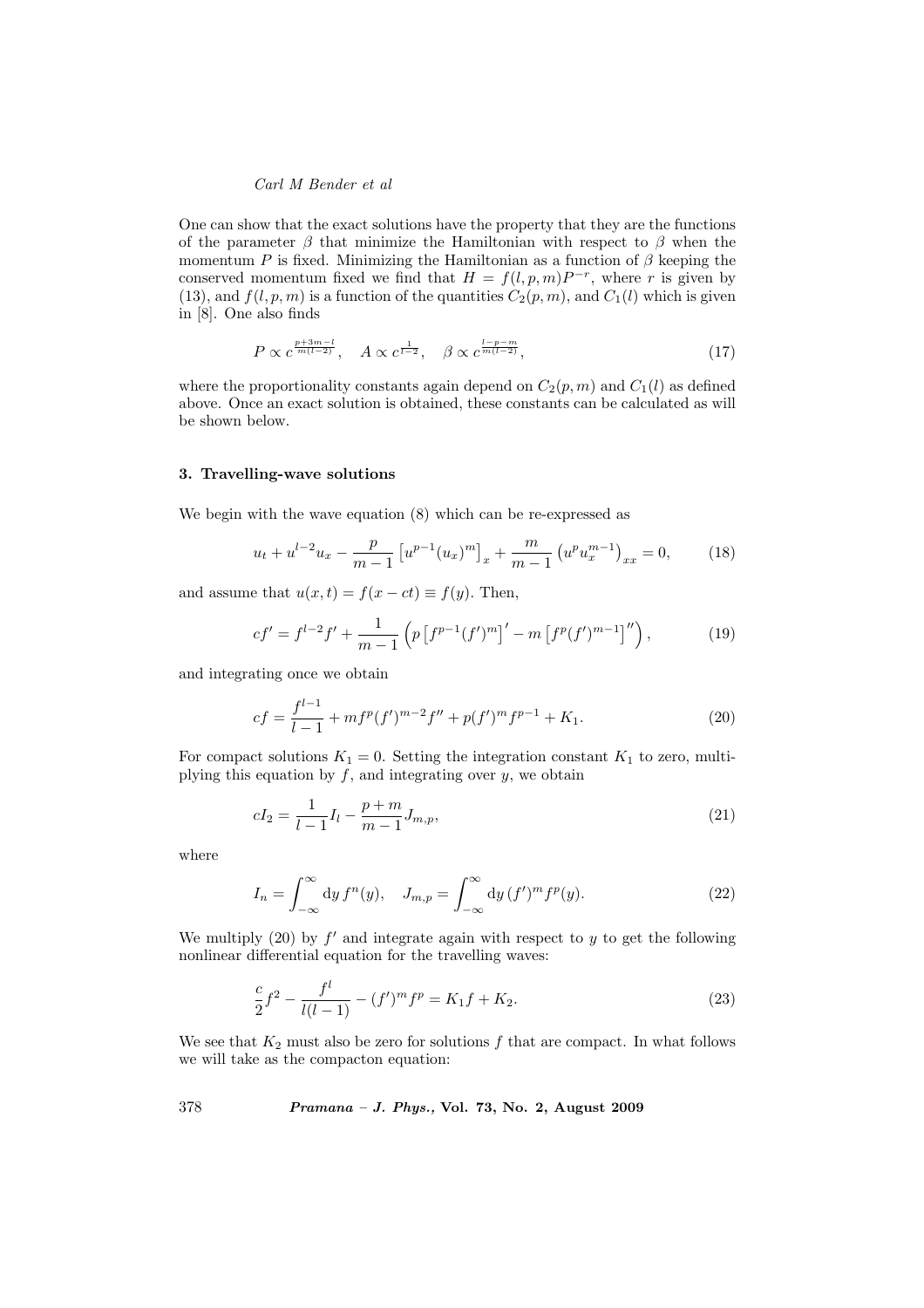$$
\frac{c}{2}f^2 - \frac{f^l}{l(l-1)} - (f')^m f^p = 0.
$$
\n(24)

If we now integrate eq.  $(24)$  with respect to y, we obtain

$$
J_{m,p} = \frac{c}{2}I_2 - \frac{1}{l(l-1)}I_l.
$$
\n(25)

From (21) and (25) we can solve for  $J_{m,p}$  and  $I_l$  in terms of  $I_2$ . We obtain

$$
J_{m,p} = \frac{(l-2)(m-1)}{2[p+m+(m-1)l]} c I_2; \quad I_l = \frac{l(l-1)(p+3m-2)c}{2[p+m(l+1)-l]} I_2.
$$
 (26)

The energy of the solitary wave is given by

$$
H = \frac{1}{m-1} J_{m,p} - \frac{1}{l(l-1)} I_l
$$
\n(27)

and the momentum  $P = I_2/2$ . From eqs (21), (25) and (27) we deduce that H, P and c are related by  $H = Pc/r$ , where r is given in (13).

#### 3.1 Weak solutions

We are interested in compacton solutions that are a combination of a compact function  $f(x)$  confined to a region (initially  $-x_0 < x < x_0$  and zero elsewhere). At the boundaries  $\pm x_0$  the function  $f(x)$  is assumed to be continuous but higher derivatives most likely are not. For there to be a weak solution the jump in lhs of eq. (24),  $\frac{c}{2}f^2 - \frac{f^l}{l(l-1)} - (f')^m f^p$  needs to be zero when we cross from  $x_0 - \epsilon$  to  $x_0 + \epsilon$ . Since  $f(x_0)$  is assumed to vanish, the requirement for a weak solution is

$$
Disc[(f')^{m}(x) f^{p}(x)]_{x_0} = 0,
$$
\n(28)

where 'Disc' is the discontinuity across the boundary  $x_0$ . This is always satisfied if there is no infinite jump in the derivative of the function. The solitary wave for (19) for  $m = 2n$ , *n* integer is obtained by joining the positive and negative solutions of the mth root of (19) appropriately shifted so that the maximum is at the origin  $y=0.$ 

#### 3.2 Compacton solutions when m is an even integer

Compacton solutions are constructed by patching a compact portion of a periodic solution that is zero at both ends to a solution that vanishes outside the compact region to give the weak solution described above. For  $p \leq 2, p \leq l$ , one has that the positive branch of the solution, satisfies the equation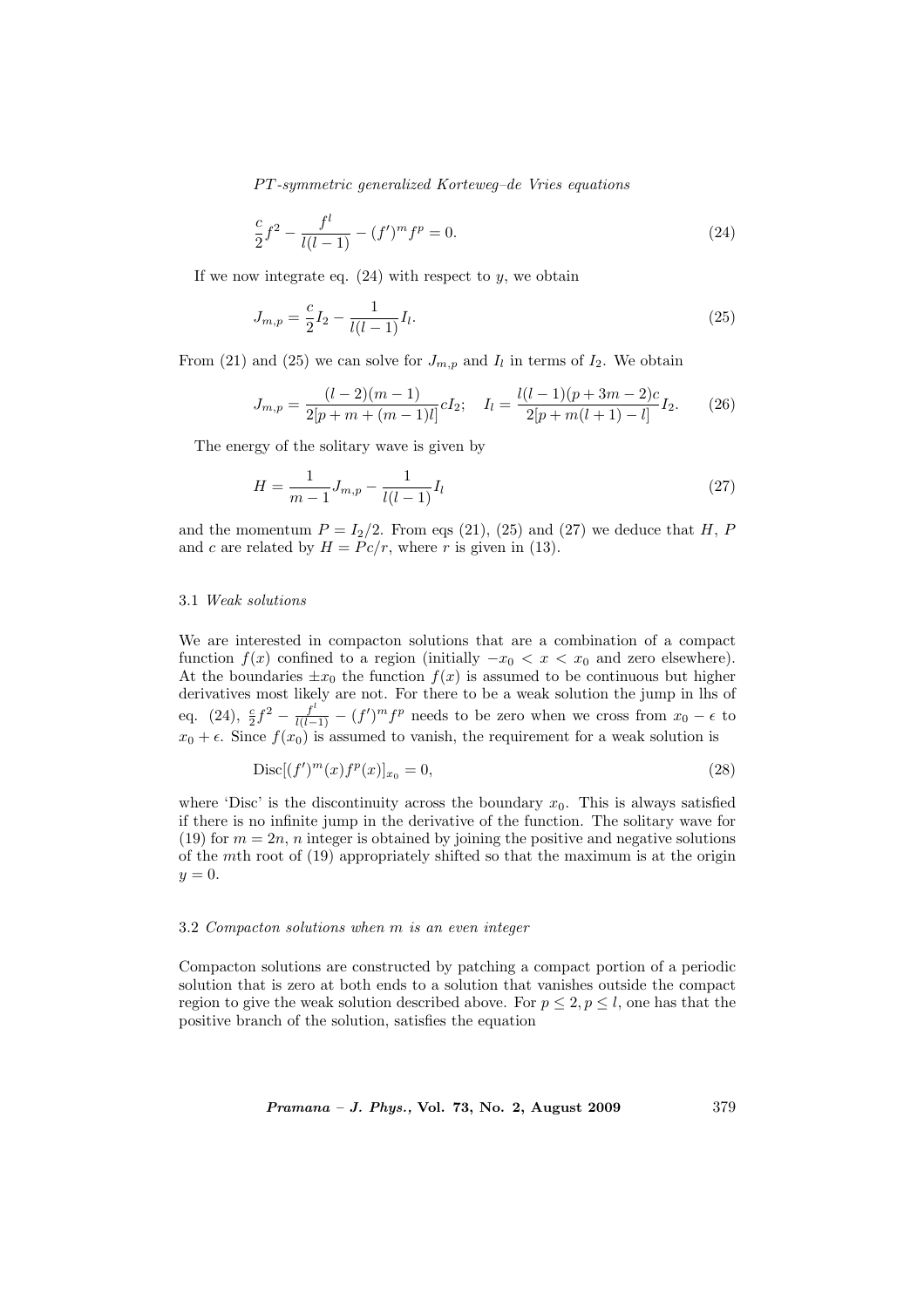

**Figure 1.**  $f/(3c)$  vs. *y* for  $m = 4$ ,  $l = 3$  and  $p = 1$ .

$$
x - ct = \int_0^f du \left(\frac{1}{2}cu^{2-p} - \frac{u^{l-p}}{(l-1)l}\right)^{-1/m}
$$
  
=  $2^{-1/m}(-l+m+p)^{-1}f\left(f^{-l}(2f^l - cf^2(l-1)l)\right)^{1/m}$   
 $\times \left(f^{-p}\left(\frac{2f^l}{l-l^2} + cf^2\right)\right)^{-1/m}m$   
 $\times {}_2F_1\left(-\frac{-l+m+p}{(l-2)m}, \frac{1}{m}; \frac{ml+l-3m-p}{(l-2)m};$   
 $\frac{1}{2}cf^{2-l}(l-1)l\right),$  (29)

where  ${}_2F_1$  denotes the hypergeometric function.

For  $p = 1, l = 3$ , this simplifies to

$$
x - ct = 2^{\frac{1}{m}} 3^{\frac{m-1}{m}} c^{\frac{m-2}{m}} B_{\frac{f}{3c}} \left( \frac{m-1}{m}, \frac{m-1}{m} \right),\tag{30}
$$

where  $B_n(x, y)$  is the incomplete beta function. For  $m = 2$  this further simplifies to the known result

$$
x - ct = 2\sqrt{6}\sin^{-1}\left[\sqrt{f/(3c)}\right] \to f = 3c\sin^2\left[\frac{1}{2\sqrt{6}}(x - ct)\right].
$$
 (31)

For  $m = 4$  we get for the positive real fourth root

$$
x - ct = 2^{1/4} 3^{3/4} \sqrt{c} \left[ B_{\frac{f}{3c}} \left( \frac{3}{4}, \frac{3}{4} \right) \right].
$$
 (32)

In figure 1 we plot  $B_{\frac{f}{3c}}$  $\left(\frac{3}{4}, \frac{3}{4}\right)$ ¢  $- B$  $\left(\frac{3}{4}, \frac{3}{4}\right)$ ¢ and its mirror image as a function of  $f/(3c)$ . Here,  $y = (x - ct)2^{-1/4}3^{-3/4}c^{-1/2}$ .

We can simplify how we express the compacton solutions of eq. (29) by considering the generalization of the hyperelliptic compactons discussed in ref. [4]. Assuming we can parametrize the solutions to eq. (24) by  $f = AZ^a[\beta(x-ct)]$ , with the condition that Z obeys the hyperelliptic equation: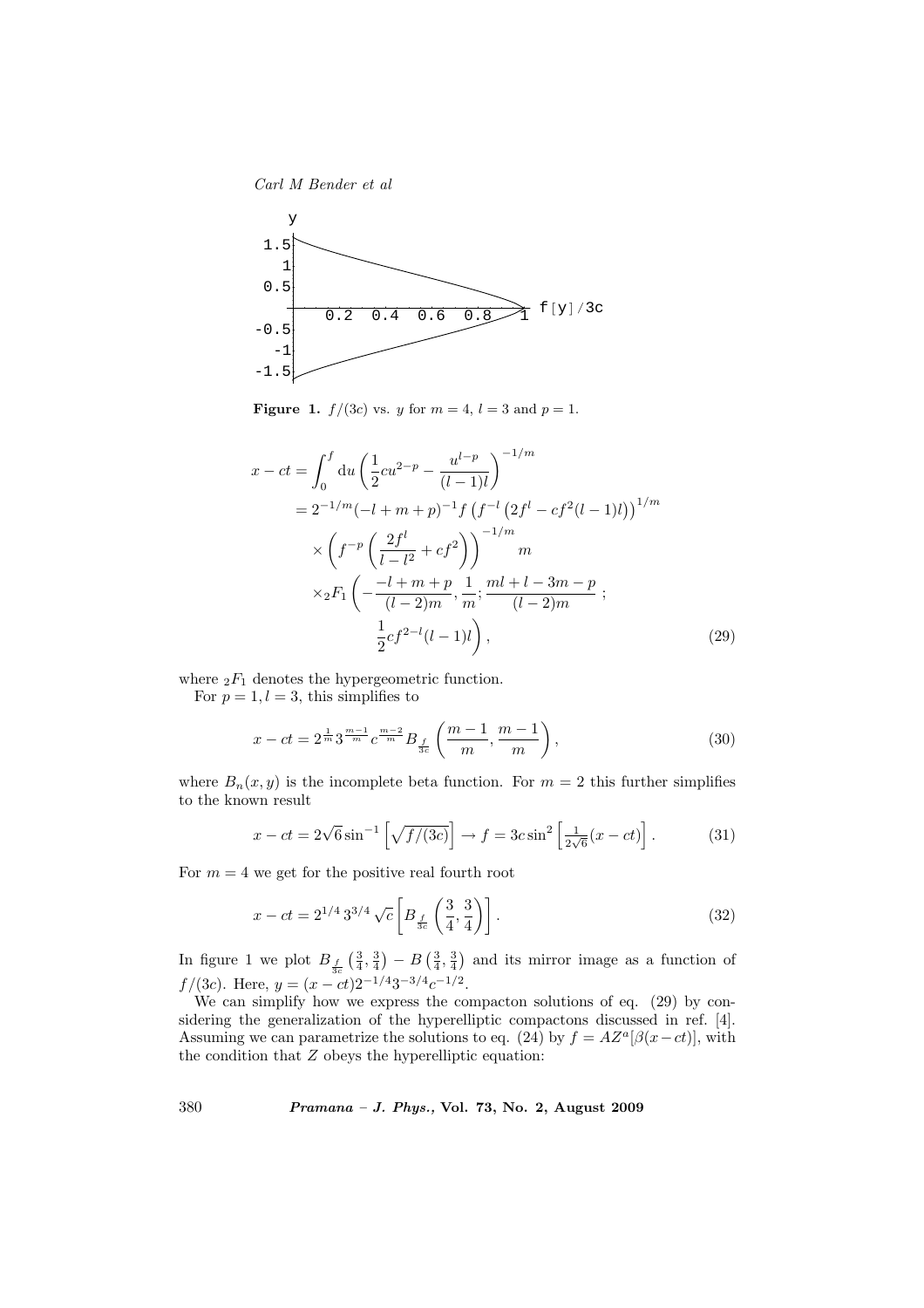$$
(Z')^m = 1 - Z^{2\tau},\tag{33}
$$

one immediately finds using eq. (24)

$$
a = \frac{m}{m+p-2}, \quad \tau = \frac{m(l-2)}{2(m+p-2)}.
$$
\n(34)

We also find that

$$
A = [cl(l-1)/2]^{1/(l-2)},
$$
  
\n
$$
\beta = \frac{1}{a[l(l-1)]^{1/m}} [cl(l-1)/2]^{(l-p-m)/(m(l-2))}.
$$
\n(35)

Note that this ansatz gives the correct scaling behaviour of the amplitude parameter A and the width parameter  $\beta$  for the velocity c.

The solution to the differential equation  $(33)$  has m branches corresponding to the various values of  $e^{2i\pi n/m}$  when m is an integer and  $n = 1, 2, ..., m$ . For even integer  $m$ , the positive root can be integrated to give

$$
y = \int_0^Z dx \, (1 - x^{2\tau})^{-1/m} = Z \, {}_2F_1\left(\frac{1}{m}, \frac{1}{2\tau}; 1 + \frac{1}{2\tau}; Z^{2\tau}\right). \tag{36}
$$

For even  $m$  we get the full solution for the compacton by adding the positive-realroot and the negative-real-root solutions to get the complete compacton profile. The compacton vanishes elsewhere.

For solutions satisfying (33) it is possible to determine explicitly the conserved quantities in terms of the velocity c of the wave and the parameters l, p and m of the differential equation. In terms of the parameters A and  $\beta$  given by (35) we find

$$
M = \frac{A\Gamma\left(\frac{m-1}{m}\right)\Gamma\left(\frac{a+1}{2\tau}\right)}{\beta\tau\Gamma\left(1-\frac{1}{m}+\frac{1+a}{2\tau}\right)}, \quad P = \frac{A^2\Gamma\left(\frac{m-1}{m}\right)\Gamma\left(\frac{2a+1}{2\tau}\right)}{2\beta\tau\Gamma\left(1-\frac{1}{m}+\frac{1+2a}{2\tau}\right)},\tag{37}
$$

where  $a = m/(m + p - 2)$  and the energy  $E = cP/r$ .

#### 4. Some particular solutions

There are two types of special cases. The first occurs when  $\tau$ , l and p are integers. From eq. (34) it follows that for  $m = 4$ ,  $l = 2 + \tau (p + 2)/2$ , whereas for  $m = 6$ ,  $l = 2 + \tau (p+1)/3$ . The other interesting case arises when the width of the solitary wave is independent of the velocity. This occurs when  $l = p + m$ .

Case  $m = 4$ 

For this case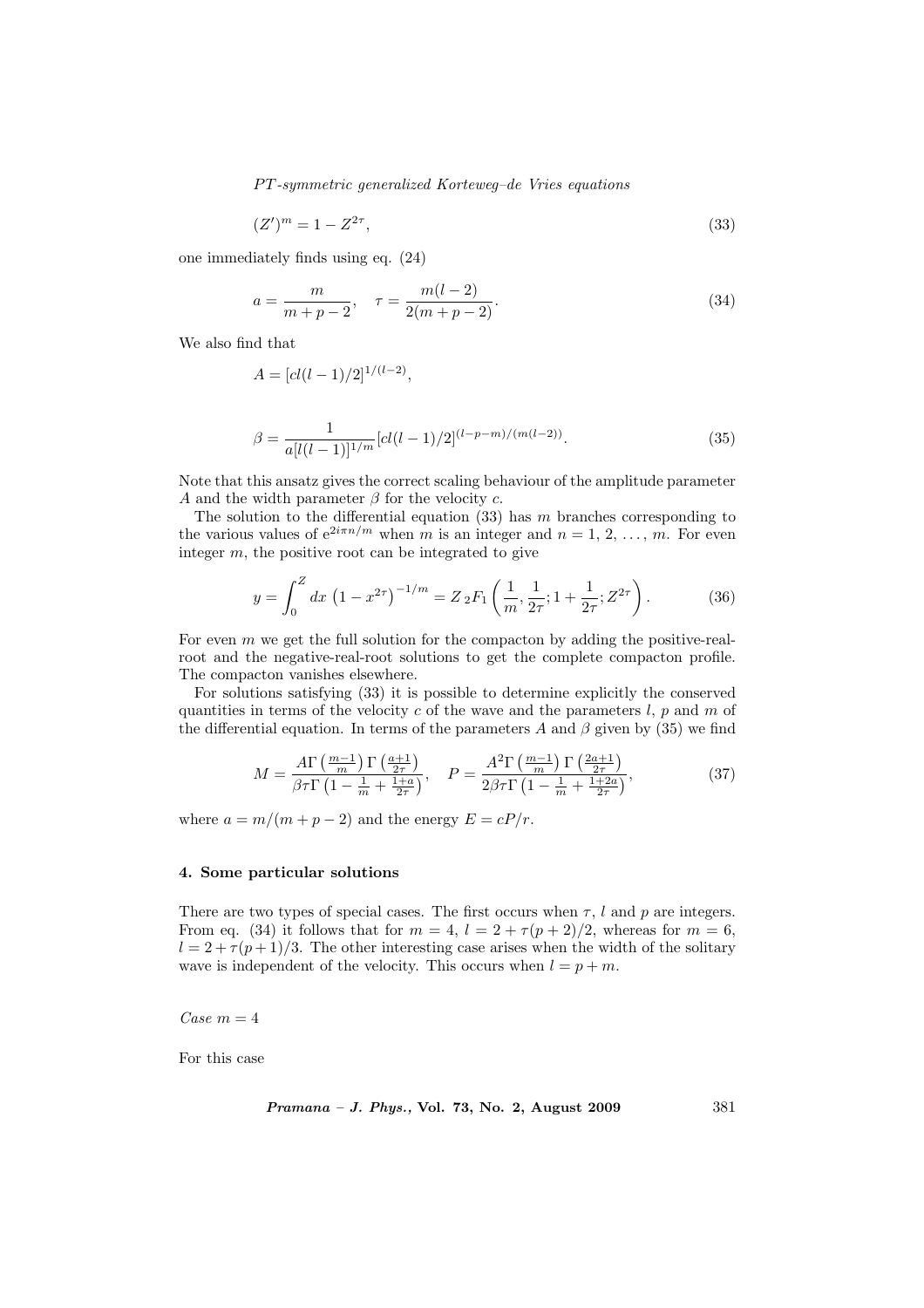

**Figure 2.**  $Z[y]$  for  $m = 4$ ,  $l = p + 4$ ,  $\tau = 2$ .

$$
\tau = \frac{2l - 4}{p + 2}, \quad a = \frac{4}{p + 2}.
$$
\n(38)

For  $\tau = 2$ ,  $l = p+4$  and the width is independent of velocity. The relevant function to invert is

$$
y = \int_0^Z \frac{\mathrm{d}x}{(1 - x^4)^{1/4}} = Z \, _2F_1\left(\frac{1}{4}, \frac{1}{4}; 1 + \frac{1}{2\tau}; Z^4\right). \tag{39}
$$

For a compacton centred about the origin  $y = 0$ , the two halves of the compacton are given by

$$
y_{\pm} = \pm f_1(Z) \mp f_1(Z = 1), \quad f_1(x) = x \, {}_2F_1\left(\frac{1}{4}, \frac{1}{4}; \frac{5}{4}; x^4\right) \tag{40}
$$

and

$$
f_1(Z=1) = \Gamma\left(\frac{3}{4}\right) \Gamma\left(\frac{5}{4}\right) = \frac{1}{4}\pi\sqrt{2} = 1.11072...
$$
 (41)

The result for  $Z[y]$  is shown in figure 2.

For the case  $p = 1$ ,  $l = 5$ , we get  $A = (c/2)^{1/3}$  and the solution goes as  $Z^{4/3}$ . For the case  $p = 2$ ,  $l = 6$ , we get  $A = (c/2)^{1/4}$  and the solution is linear in Z.

# 5. Alternative generating function and stability

Solitary waves of the form  $f(y) = f(x - ct)$  can be derived by considering the following function:

$$
\Phi[f(y), f'(y)] = \int \mathrm{d}x \left( H[f, f'] + P[f]c \right) \equiv \int \mathrm{d}x \,\varphi[f, f'].\tag{42}
$$

Notice that  $\varphi$  is the negative of the Lagrangian density. That is, the original equation for the solitary wave can be written as  $\partial_x(\delta\Phi/\delta f) = 0$ . The once-integrated equation (20) (with no integration constants) is obtained from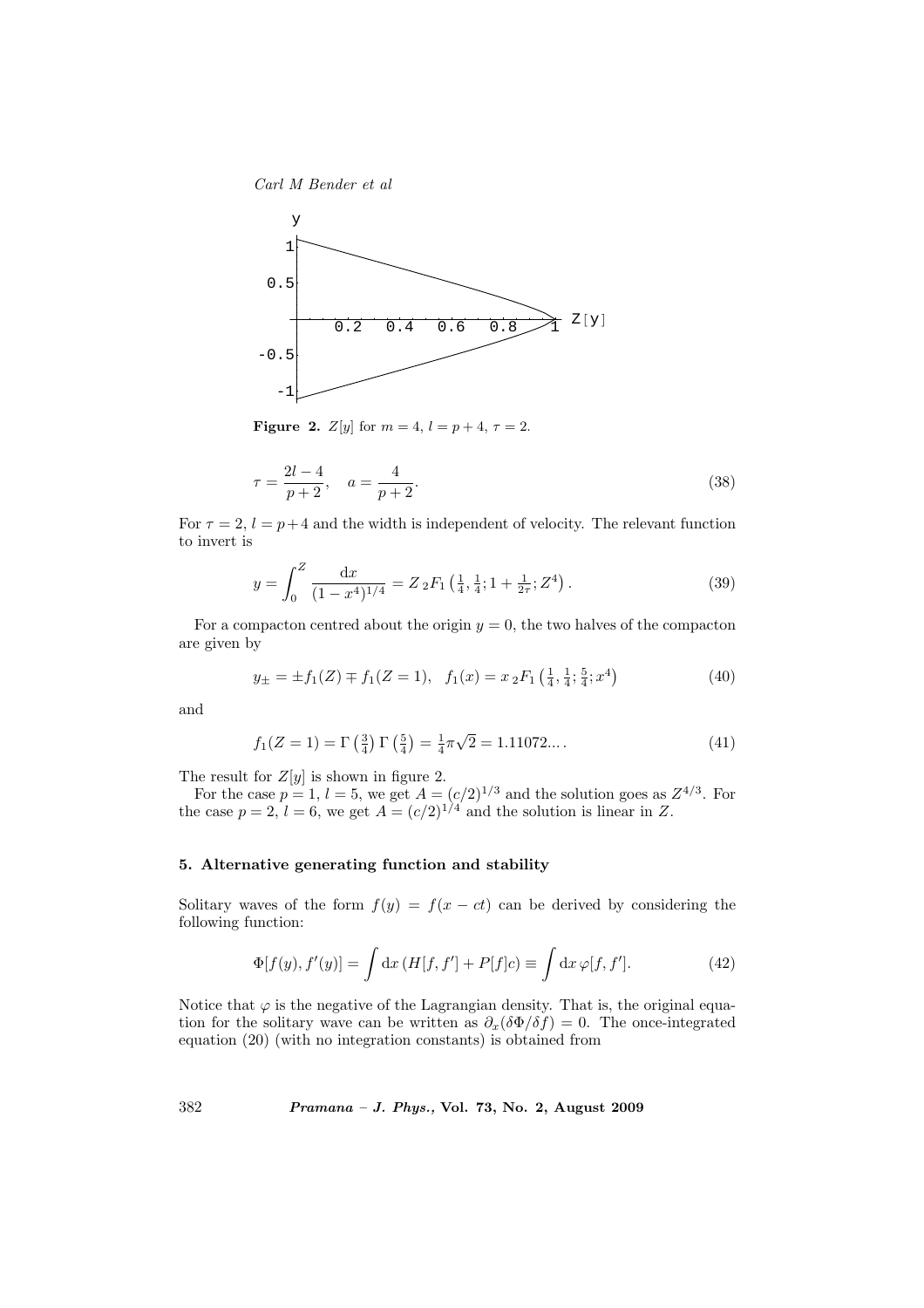$$
\frac{\delta \Phi}{\delta f} = 0, \quad \to \frac{\partial \varphi}{\partial f} = \frac{\mathrm{d}}{\mathrm{d}x} \left( \frac{\partial \varphi}{\partial f'} \right). \tag{43}
$$

We have explicitly

$$
\Phi = \int dy \left[ -\frac{f^l}{l(l-1)} + f^p(f')^m + \frac{1}{2}cf^2 \right].
$$
\n(44)

The first variation after an integration by parts can be written as

$$
\delta \Phi = \int \mathrm{d}y \Bigg[ -\frac{f^{l-1}}{l-1} + cf - pf^{p-1}(f')^m - mf^p(f')^{m-2}f'' \Bigg] \delta f. \tag{45}
$$

The second variation which is important for the linear stability analysis can be written as

$$
\delta^2 \Phi = \int \mathrm{d}y \,\delta f \, L \,\delta f,\tag{46}
$$

where  $L$  is the operator

$$
L = c - f^{l-2} - p(p-1)f^{p-2}(f')^m - mpf^{p-1}(f')^{m-2}f''
$$
  
+ 
$$
(-mpf^{p-1}(f')^{m-1} - m(m-2)f^p(f')^{m-3}f'') \frac{d}{dy}
$$
  
- 
$$
-mf^p(f')^{m-2} \frac{d^2}{dy^2}.
$$
 (47)

When  $m = 2$ , this reduces to the result given in Dey and Khare [9].

One can write  $\Phi$  in terms of  $I_l$  and  $J_{m,p}$ :

$$
\Phi[f] = \frac{1}{m-1} J_{m,p} - \frac{1}{l(l-1)} I_l + \frac{c}{2} I_2.
$$
\n(48)

Let us consider the scale transformation:  $f(y) \to \lambda^{\rho} f(\lambda y)$ . This leads to the equations of motion plus a boundary term because

$$
\frac{\mathrm{d}\Phi}{\mathrm{d}\lambda}\Big|_{\lambda=1} = \int \mathrm{d}y \left[ \frac{\partial \varphi}{\partial f} - \frac{\mathrm{d}}{\mathrm{d}x} \frac{\partial \varphi}{\partial f'} \right] (\rho f + x f') + \left[ \frac{\partial \varphi}{\partial f'} \right] (\rho f + x f'') \Big|_{y_{\text{min}}}^{y_{\text{max}}} = 0. \tag{49}
$$

Assuming that the boundary term vanishes at the edges of the compacton, we recover the equation of motion

$$
\Phi[\lambda^{\rho}f(\lambda y)] = \frac{1}{m-1} \lambda^{m-1+\rho(m+p)} J_{m,p} - \frac{I_l}{l(l-1)} \lambda^{l\rho-1} + \frac{c}{2} \lambda^{2\rho-1} I_2.
$$
\n(50)

The condition for a minimum is

Pramana – J. Phys., Vol. 73, No. 2, August 2009 383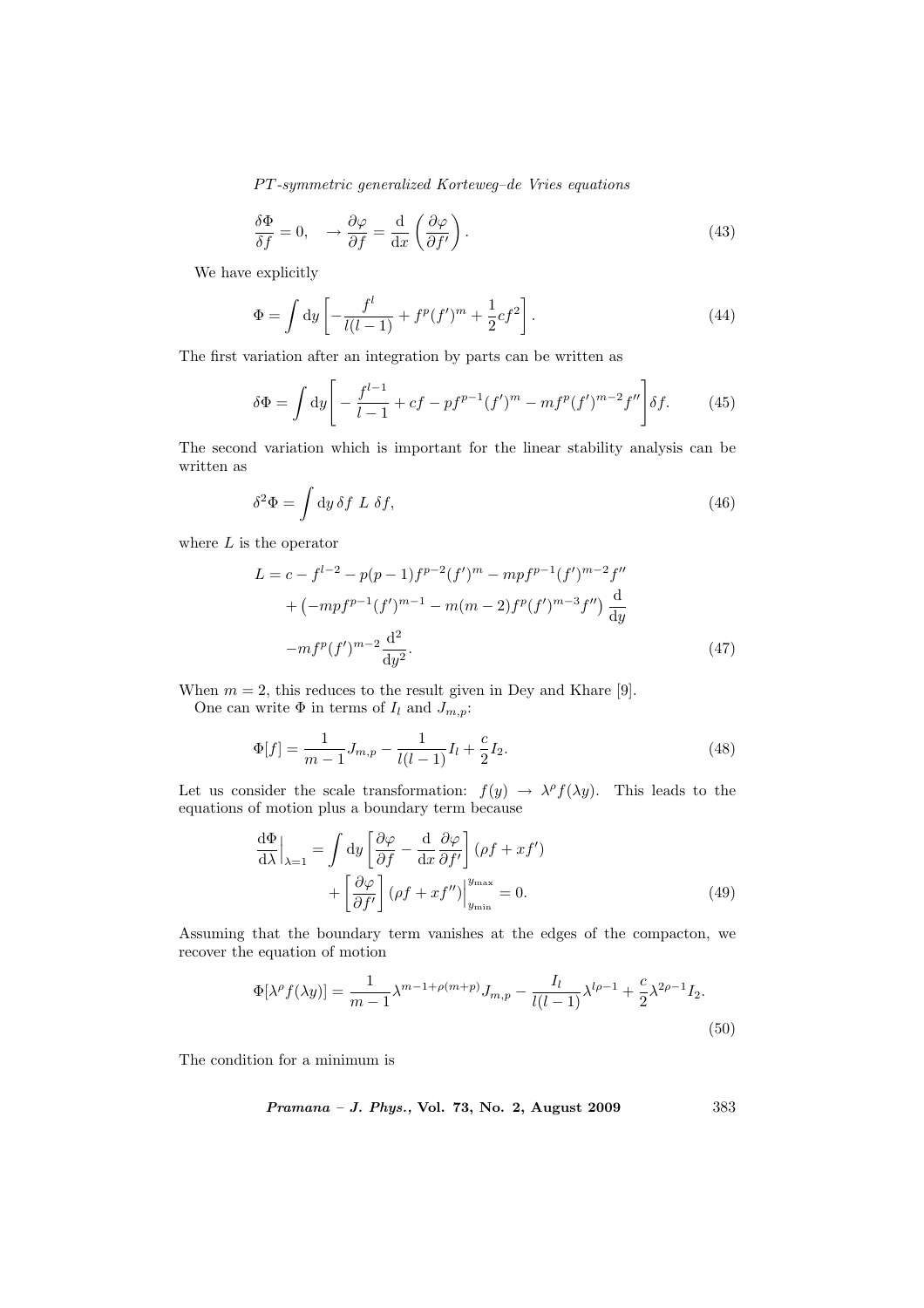$$
\frac{d\Phi(\lambda)}{d\lambda}\Big|_{\lambda=1} = 0 = \frac{(l\rho - 1)I_l}{l(l-1)} - \frac{m - 1 + \rho(m+p)}{m-1}J_{m,p} - \frac{c}{2}(2\rho - 1)I_2.
$$
\n(51)

The particular case  $\rho = 1/2$  is special in that P is invariant under this transformation; that is,  $P[\lambda^{1/2} f(\lambda y)] = P[f(y)]$ . If we choose  $\rho = 1/2$ , when we vary  $\Phi$ , we are varying the Hamiltonian with the constraint that  $P$  is held fixed. (This particular variation was first considered by Kuznetsov [10] and was then elaborated by Karpman [11] and Dey and Khare [9].)

For  $\rho = 1/2$  we obtain

$$
J_{mp} = \frac{(l-2)(m-1)}{l(l-1)(3m+p-2)}I_l,
$$
\n(52)

which is equivalent to (26). For arbitrary  $\rho$  the second derivative does not factor into a simple form that allows one to say when it changes sign. However, for  $\rho = 1/2$ the answer does factor and the second derivative yields

$$
\Phi''(\lambda)\Big|_{\lambda=1} = \frac{Pc(l-2)(3m+p-l)(3m+p-2)}{4l(-1+m)+m+p}.\tag{53}
$$

Earlier we found that a weak solution that is compact can exist if  $p \leq 2$ ,  $p \leq l$ . This leads to the statement that solitary waves will be unstable under this type of deformation when  $l > p + 3m$ .

#### 6. Compacton stability

The stability of ordinary compactons has been discussed in detail by Dey and Khare [9]. By essentially extending their arguments we can discuss the stability of the  $\mathcal{P}\mathcal{T}$ invariant compacton solutions. In particular, to study linear stability one assumes that

$$
u(x,t) = f(y) + v(x,t), \quad |v| \ll 1, \quad (u,v) = 0,
$$
\n(54)

and then following the work of [9–11], one can show that  $2 < l < p+3m$  (for details, see [8]).

On the other hand, Lyapunov stability uses sharp estimates and has been used by Weinstein [12] and Karpman [13]. By following their arguments and using the Holder inequality, one can again show that our  $\mathcal{P}\mathcal{T}$ -invariant compacton solutions are stable so long as  $2 < l < p + 3m$  [8].

#### 6.1 Approximate variational solutions

To study stability it is useful to have approximate solutions that are close to the exact solutions to see if they relax to the exact solutions or become unstable. For this purpose it is useful to study the post-Gaussian trial functions